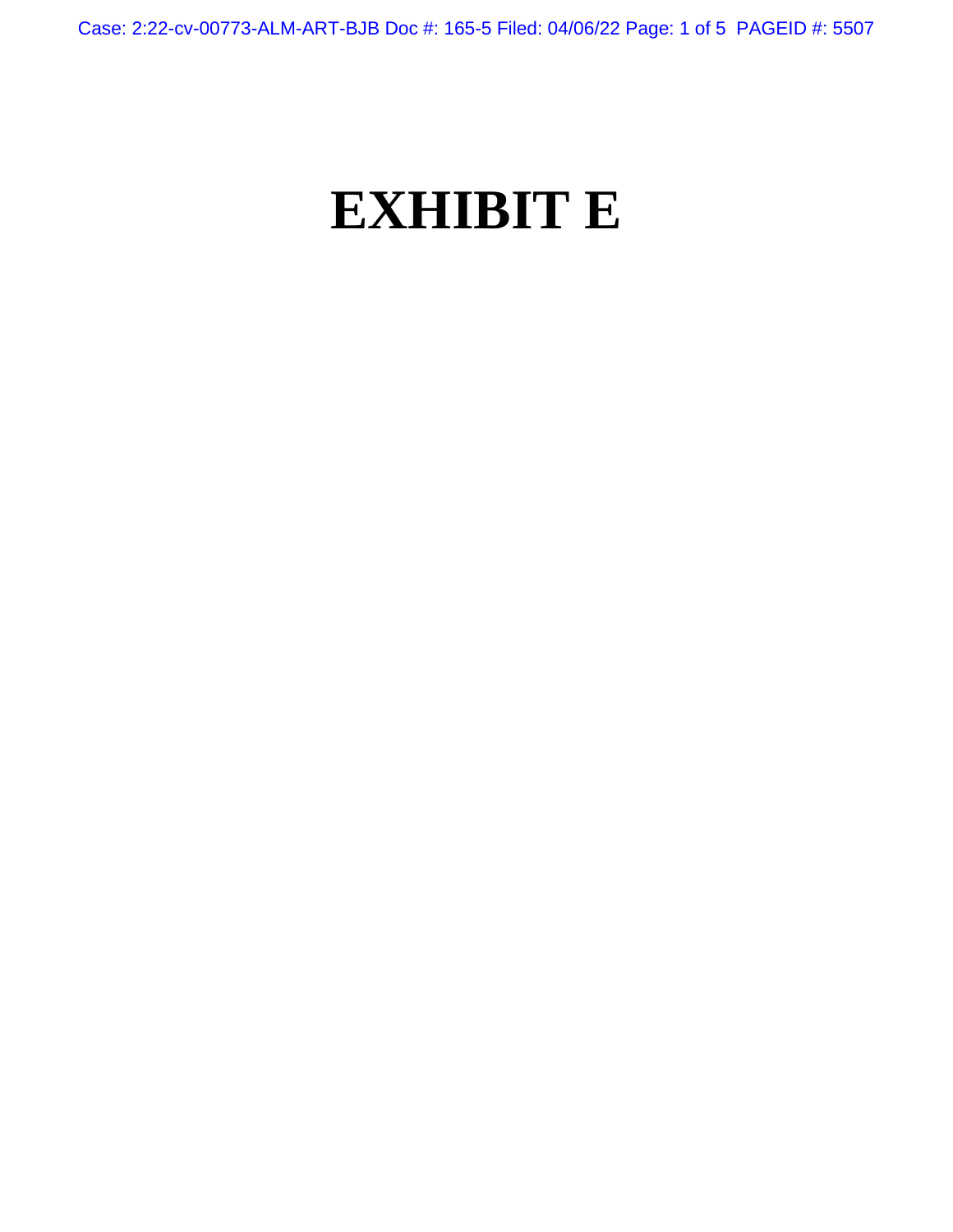## **Ohio Redistricting Commission 3-26-2022**

**Co-chair Sen. Vernon Sykes** [00:00:02] I like to call the meeting to order to begin on March 25th. Is there any reason not to adjourn the meeting? Seeing and hearing none and now adjourn that meeting.

**Co-chair Sen. Vernon Sykes** [00:00:15] And I call to order the meeting today, 26 of the redistricting commission, will the staff please call the roll co-chair?

**Clerk** [00:00:27] Speaker Cupp (Present) Co-Chair Senator Sykes (Present) Governor DeWine (here) Auditor Faber (here) President Huffman (here) Secretary LaRose (here) Leader Russo (here) Mr. Co-Chair. Quorum is present.

**Co-chair Sen. Vernon Sykes** [00:00:40] We have a quorum and so we will meet as a full commission. At this time the independent map makers are attending the meeting virtually, and we ask that our audience today to refrain from loud noise out of respect for the independent mapmakers and persons watching the proceedings remotely on the Ohio Channel. Members who are in the room. Please use your mates and talking to your mikes so that all everyone will be able to hear you plainly. There are minutes in the folder from our last meeting. Is there a motion to accept the minute?

**House Minority Leader Allison Russo** [00:01:24] So moved.

**Co-chair Sen. Vernon Sykes** [00:01:25] Is there a second?

**Co-Chair Speaker Bob Cupp** [00:01:27] I'll second Mr. Co-Chairman

**Co-chair Sen. Vernon Sykes** [00:01:28] OK. Is there any objections to the minutes as presented?

**Co-Chair Speaker Bob Cupp** [00:01:32] Yes, I do have. I think there are some additions that should be added to the minutes. These are items that were raised during the commission meeting yesterday. One. And I don't see them in the minutes. One is that President Huffman requested that the independent map drawers present multiple options for Franklin County. I think that should be reflected in the minutes. Also, I requested that any areas in which the map drawers had had the intent to present to the commission that the the the information and the maps to be presented to commission members 90 minutes before the start of the scheduled commission meeting. And third that prior to drafting a full General Assembly district plan, the various proposals were presented were to be presented to the Commission for discussion. And then the commission would give direction to the map makers on how to proceed pursuant to the rules that we've previously adopted. I think all of those should be reflected in the minutes because they were they were discussed and I moved to amend to add those.

## **Senate President Matt Huffman** [00:02:45] Second.

**Co-chair Sen. Vernon Sykes** [00:02:45] Any discussion on the motion? Hearing, seeing none, is there are any objections to the amendment? Hearing seeing none and then we will accept the amendment. And now the motion to approve the minutes as amended. Is there any more discussion? Any objections? Hearing seeing none we will accept the amended minutes as adopted? We will move now to the independent map drawers, and for any current updates, you might have.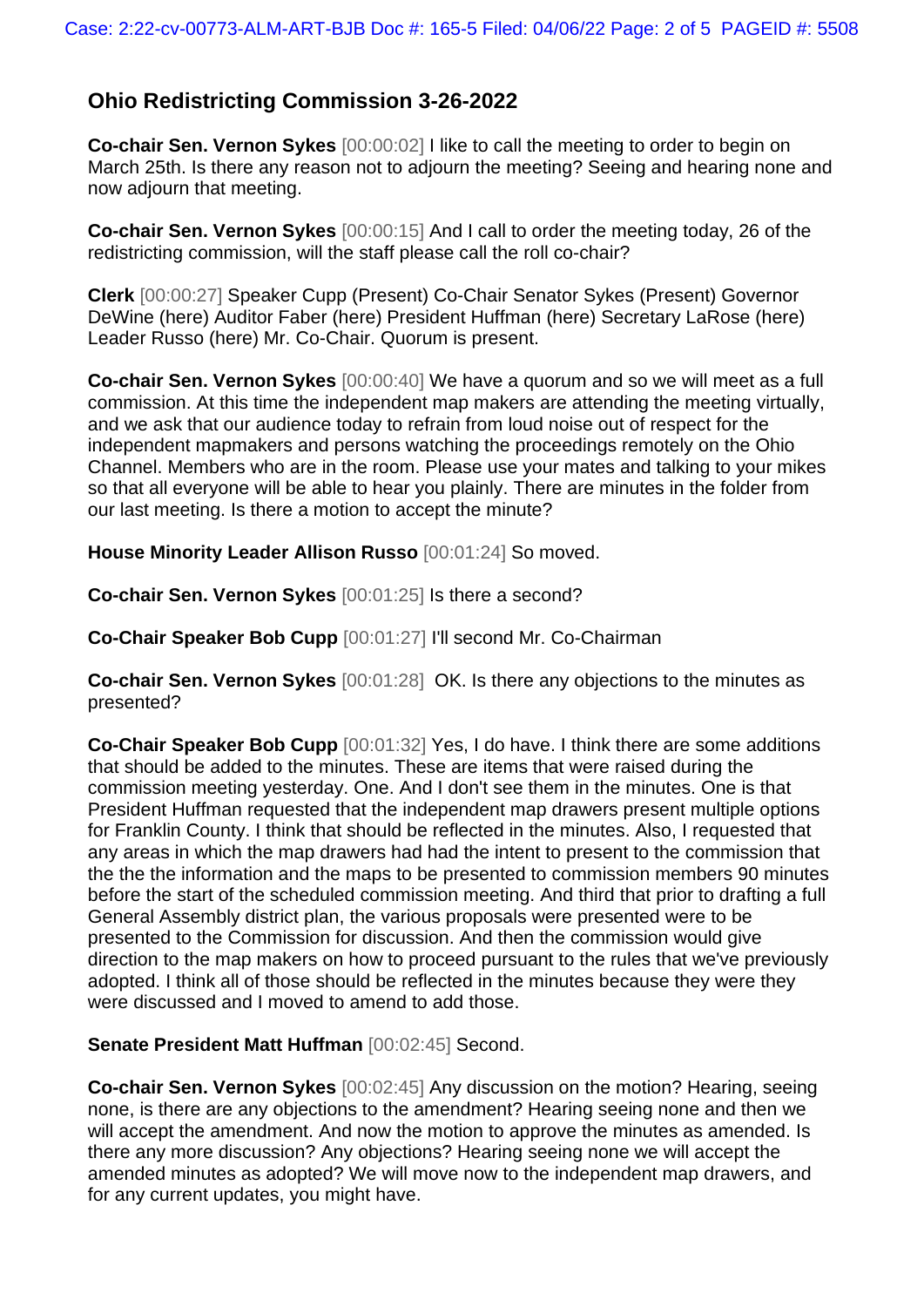**Doug Johnson** [00:03:33] Co-chairs, Good to see you again. It's been a busy 24 hours, I guess. We have finished our first sketch maps that we just had pieces of to show you last night or yesterday afternoon. We worked well into night and got those first sketches done around midnight or one a.m. and came back today. Started digging into the details of those trying to do some trying to do some additional work on the competitiveness, meeting that the different requirements of the court rulings. And also on one of them we have a set of Senate and Senate lines built off of that to see where there might be issues, as you're very familiar from the process working through this. The challenges, first we have to put together House seats. Then we combine them into Senate seats, see where they kind of run into problems on the Senate side side and have to go back and fix those on the House side. So there's a little bit of back and forth throughout this process until we can get a clean map that meets all the in particular, the county groupings and township rules. So we're through the first round of Senate meeting apps, and I think we're not too far off from having the second sketch map also ready. So we do have some some questions and some options to put before you today that have come out of the first two sketch maps. And we can talk a little bit about the and whether or not those have impacts on the partisan balance of the overall map and the degree of of partisan competition in each of the districts. So to start with that, I think I'll hand it over to Dr. McDonald.

**Co-Chair Speaker Bob Cupp** [00:05:35] Before we start on that. Do we have printed copies of those so we can follow? I cannot follow along on that screen. And I thought we were going to have these 90 minutes or so before the commission meeting started. I haven't seen anything. So it's it's really hard to follow along if we don't have it documents before us.

**Senate President Matt Huffman** [00:05:58] You know, Mr. co-chair, I'd understood that we asked the map makers to do that. Mr. McDonald indicated he was going to have some staff do that instead. But I also don't have any printouts to look at. Do you if you have some, you know, we could copy yours, Mr....

**Co-chair Sen. Vernon Sykes** [00:06:16] Can we just stand at ease in just a moment and we can try to make sure that we get those.

**Co-chair Sen. Vernon Sykes** [00:28:33] Back to order. Just for clarification, co-chair Cupp had approached me about making sure we had information that was being talked about or presented that we had the data and maps and so forth related to that, and I agreed. I thought we should have that information in advance and that we should work with and through our staffs and not hamper or interrupt the map drawers from doing their work. And so earlier today, the map drawers, the independent map drawers gave to both staffs information we copied. The information we were ready and prepared. You today apparently was not copied or prepared or understood that wasn't the procedure today. So we agreed that you should be able to have its information in advance and we set up a process, but apparently was not totally implemented. But now we have, everybody has the same copies of earlier today and this is the status of the map drawers. And at this time, we'll look for or hear from the map drawers themselves to make a presentation on this update status.

**Dr. Michael McDonald** [00:30:09] Dr. Johnson gave some update earlier. I just want to tell you where we are with our map drawing overall to give you a high level view first, as he mentioned, we've both completed house maps, they're both proportional, so they both have forty five Democratic-leaning districts in them. And now we're just working back and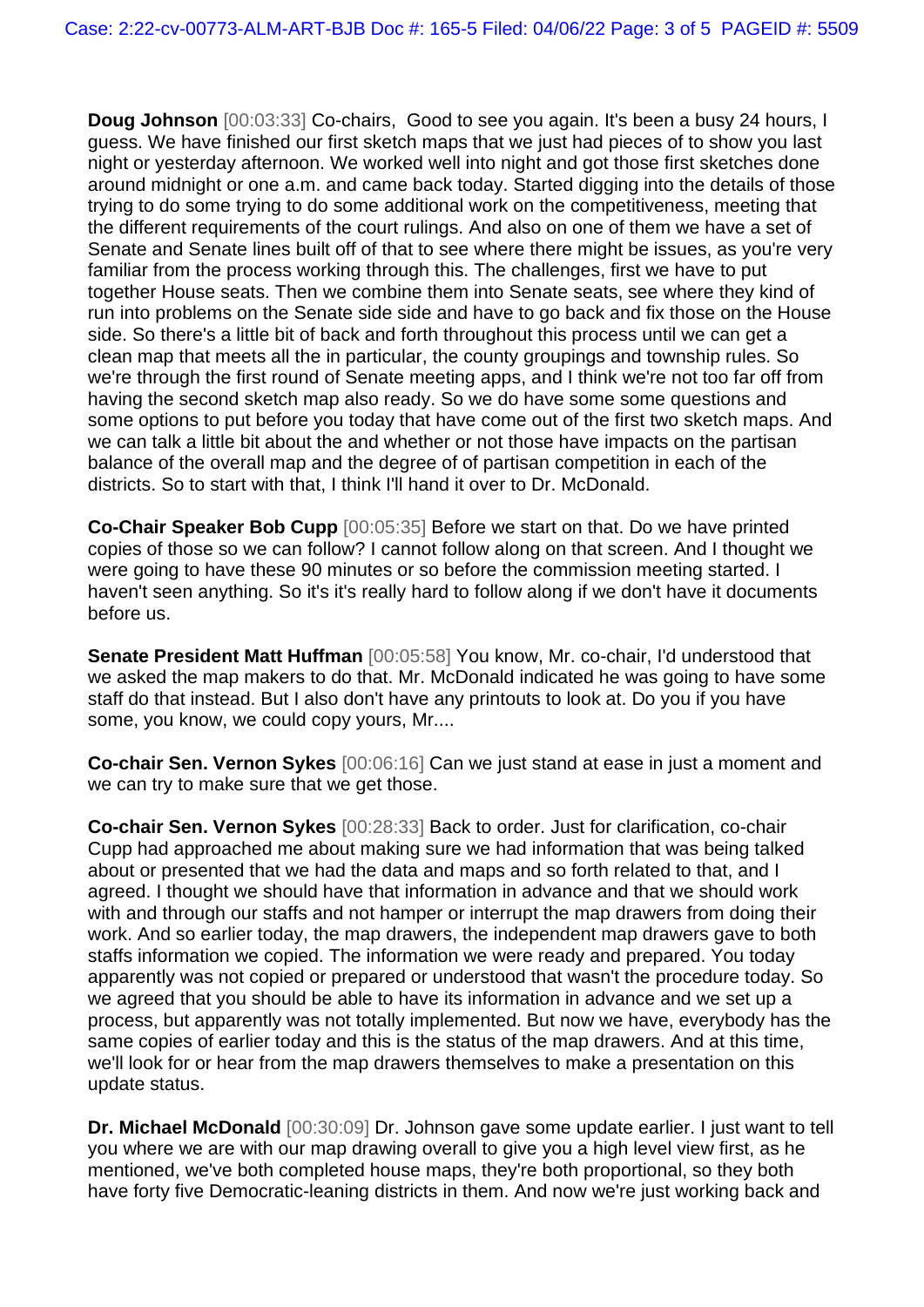forth with each other through the mapping process. What we have done is where there are certain decision points as to how a district may have to cross a county boundary line because, say, Montgomery County has three and a half districts within it that can be contained within the county. Which direction does that half district go? Which other county does that additional district cross into? So there are options at that point, and with the advice of the consultants for the partisan sides, they've already explored these and they kind of know where some of them are dead ends that it's impossible to get a solution, where it's a solution that's going to adversely affect how the Senate maps are going to be drawn. So taking their advice, we are typically when we reach one of these decision points, we're left with two options. And so Dr. Johnson's taken one option and I've taken another. We've randomized it so that there's, you know, we're not trying to have any intent here. We're just trying to work our best way through this and explore the options that we have in front of us. Through that process as I said, I, as Dr. Johnson said late last night, we had finished two maps and this today we've been looking at the choices that we respectively made, and we've come to some agreement on some areas of the map. So I have adopted elements of Dr. Johnson's Lucas County approach. Mine was a different approach, and he's adopted my Hamilton approach. So again, we're working collaboratively. We're looking at these options. We're exploring what we think is the best approach at this point. I'm trying to get to that symmetry. At this point I think we're getting close on that 50 to 52 symmetry range. And so we have some guidance. We want to and maps that we want to present to you that will explain to you where we're seeing some differences that we haven't resolved in our maps yet. To also understand. Dr. Johnson, we have had enough time to create a Senate map out of his House map, and that's putting these puzzle pieces together because you have to have three Senate districts with certain rules on how the Senate districts go together. We did not have enough time to do my map yet. So as we say, as we make this presentation, understand that we know that there are some issues. We think that they're minor with Dr. Johnson's house map as it relates to creating a Senate map, and we have not fully explored what my issues are, if any, yet either. So we're still in a draft. I would say, proposal stage. We don't have a final map, but I feel like we have made good progress to get to the point where we're getting there. So with that? At this point?

**Co-chair Sen. Vernon Sykes** [00:34:18] Can you hold just a minute?

**Dr. Michael McDonald** [00:34:19] Yes, go ahead.

**Co-chair Sen. Vernon Sykes** [00:34:19] Just a minute of we are glad today to know that the first lady in the state of Ohio, Fran DeWine, is here and we'd like to give her a warm welcome. He's been hanging out with us for a while, and we appreciate you joining us, thank you so much. You may continue.

**Dr. Michael McDonald** [00:34:47] I apologize for subjecting you to a mapping session on Saturday, so that gives you a sense of the process I and it's it's good that you interrupted me there. If there are any questions about the process that this might be a good time to ask the same questions about the process before we start showing you some of the work that we've done.

**Co-chair Sen. Vernon Sykes** [00:35:21] How long will it take you to? You think we're on a short fuse now, it's getting shorter and shorter just a couple of days. So how long you think to have a combined map for a recommendation to us?